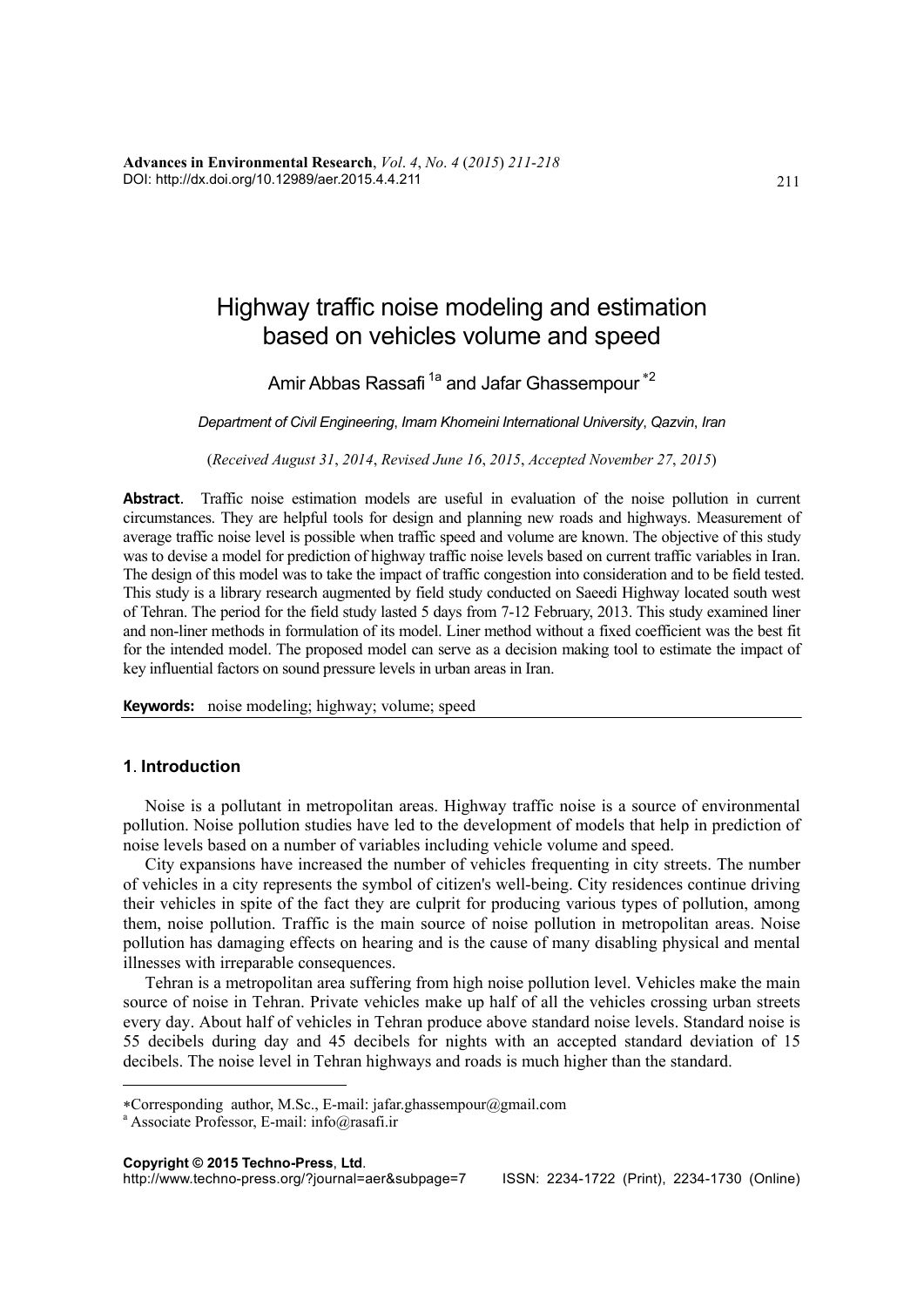The only noise pollution study in Iran was the one conducted for Hamadan City in 2009. No model has been proposed so far for prediction of average hourly sound level produced by traffic in the main streets of Tehran. The need for a model for estimation of noise level based on vehicle volume and speed is evident.

A statistical formulation with high coefficient of determination may provide a quantitative explanation for current circumstances given certain environmental parameters. Such model may predict and provide solutions when those environmental parameters change. If we were to study the noise emission on a given pathway with a certain model, we enter the required data including traffic volume, speed, hearing distance, and similar variables in order to study their effects on sound pressure level. The predictive model of noise pollution in city pathways is obtained based on the best-fit regression formulation. This model can predict sound pressure level in various conditions as variables change.

FHWA is the most common noise traffic model. It was original proposed by US Federal Highway Administration in 1970. New improved versions have been developed over time.



Fig. 1 Volume-speed chart for Saeedi *Highway* in Tehran



Fig. 2 Standard microphone position for measurement of noise level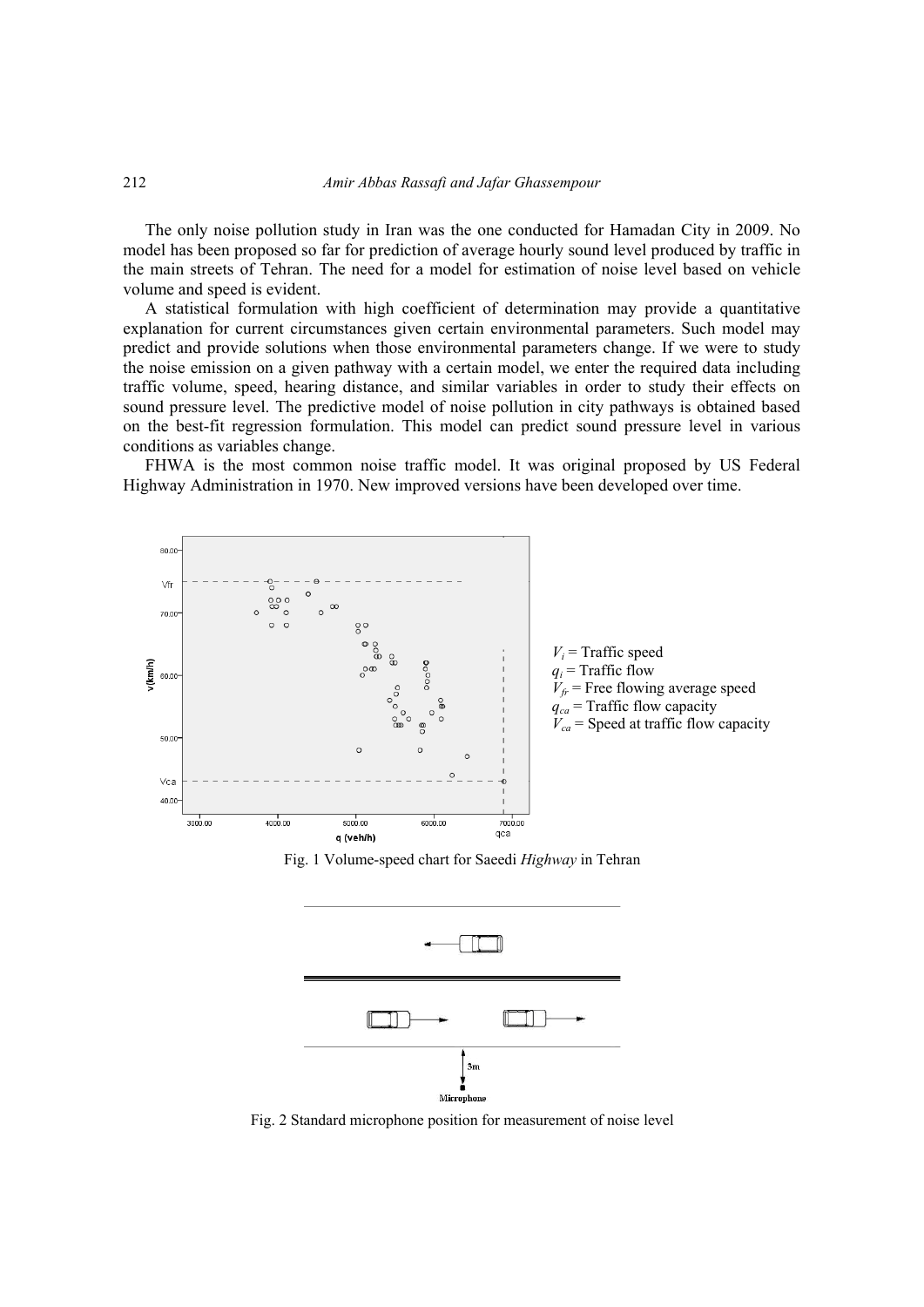# **2**. **Methodology**

This study is a practical-analytical research. It was conducted on a specific case during a given period. This study was carried on Saeedi highway in Tehran during a limited time window in 2013. This highway is the connecting link between Fath and Azadegan highways. Its average traffic volume is 5206 vehicles per hour. The average vehicle speed was measured at 61.1 km/h. Fig. 1 shows the volume-speed chart for Saeedi Highway.

The recording microphones in this study were placed 3 meters away from vehicle surface and 120 centimeters above road surface (Fig. 2). This is the standard position used in measurement of vehicle noise emission studies. Fig. 3 shows the vehicle sound levels based on the passing time and positional distance from microphones.

The following assumptions apply to this study.

- Noise is only generated by passing vehicles.
- Vehicle speed change is miniscule, therefore, the noise emitted by vehicle acceleration and deceleration is ignored;
- Microphones are placed at the distance where climate change can be ignored.

Microphones were placed in 62 stations along Saeedi Highway. Stations recorded noise emission with advanced instruments installed 3 meters away from the highway curbs. The number of passing vehicles was counted manually. The passing vehicles were grouped into cars, motorcycles, medium trucks, heavy trucks. Average vehicle speed was recorded simultaneously for each group using average speed measurement method.

### **3**. **Data analysis and modeling**

Data collected for this study were entered into a database for processing and testing with applicable models. A new model was to be designed according to study objectives using the



Fig. 3 Noise level versus vehicle position relative to microphone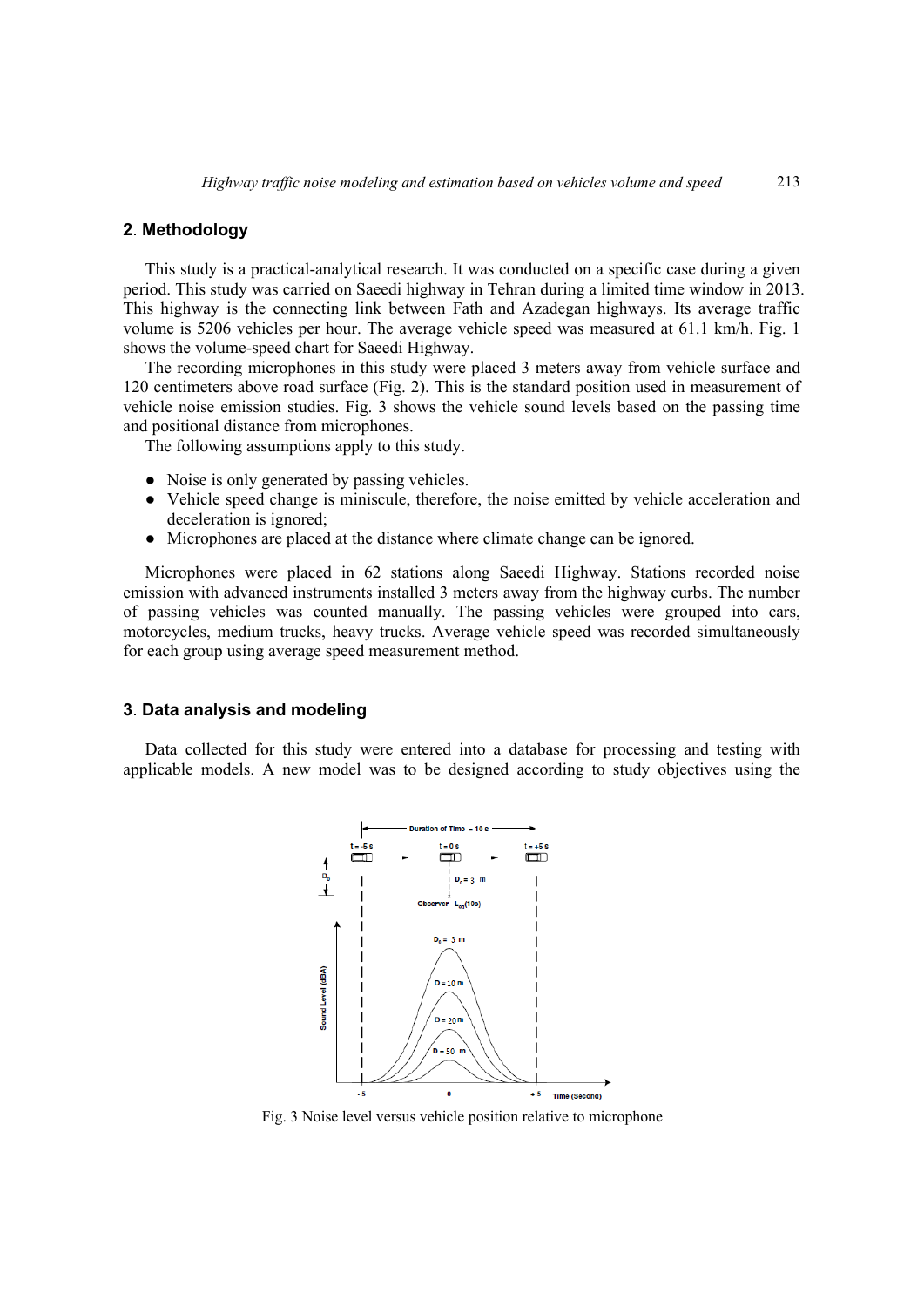|       | ັ                 |      |                       |                         |
|-------|-------------------|------|-----------------------|-------------------------|
| Model | $\mathbf{r}$      | n.   | Adjusted $R^2$        | error<br>. std.         |
|       | J.98 <sup>a</sup> | U.YO | በ 03<br>v. <i>) J</i> | $\sim$<br><b>' UJJ)</b> |

| Variables  |       | Unstandardized coefficients |       |        | Sig.  |  |
|------------|-------|-----------------------------|-------|--------|-------|--|
|            | В     | Std. Error                  | Beta  |        |       |  |
| VOL        | 0.001 | 0.000                       | 0.057 | 3.907  | 0.000 |  |
| <b>SPD</b> | 0.094 | 0.014                       | 0.077 | 6.645  | 0.000 |  |
| L1         | 1.022 | 0.022                       | 0.868 | 45.643 | 0.000 |  |

Table 1 Results of Multivariate Regression Analysis

Table 2 Coefficients of the Proposed Model

relationships between independent variables and their impact on traffic noise. The independent variables in this study were vehicle noise emission, volume, and speed. The dependent variable was hourly equivalent sound (pressure) level or *Leq*.

The collected data was entered into SPSS tables after identification of independent variables and calculation of equivalent sound level for all 62 stations. Data analysis included multivariate regression analysis. The primary model was developed after several iterations. The independent variables in the model included vehicle volume and speed plus average noise emission level. The three independent variables were analyzed against raw (not standardized) equivalent sound level as the dependent variable. Table 1 shows the result of multivariate regression analysis. Table 2 shows the determined coefficients for the proposed model. Eq. (1) is the formula for the proposed model.

$$
L_{eq}(db) = 0.001*VOL + 0.094*SPD + 1.022\widetilde{L}
$$
\n(1)

In this formula:

*VOL* represents the weighted volume of vehicles in a given area (*Veh*/*h*)

*SPD* represents the speed of passing vehicles in a given area (*km*/*h*)

 $\overline{\mathcal{L}}$  represents the speed of passing vehicles in a given area ( $km/n$ )<br> $\overline{\mathcal{L}}$  represents the average noise emission for passing vehicles under condition *db*.

The average noise emission level from passing vehicles in Iran is estimated using equation (2) and based on the data recorded by microphones in this study.

$$
\widetilde{L}(db) = 10 \log \left[ 0.02 \times \left[ \frac{V}{S + 0.01} \times 10^{0.1 \widetilde{L}_i} \right] \right]
$$
\n(2)

Where

 $\widetilde{L}$ <sup>~</sup> Average noise emission level for passing vehicles under condition *db* 

- *Li* Mean noise emission level for passing vehicles under condition *dp*. This figure for
- Iran is 62.3 while the same number for Japan is 46.4.
- *V* Volume of passing vehicles (*veh*/*h*).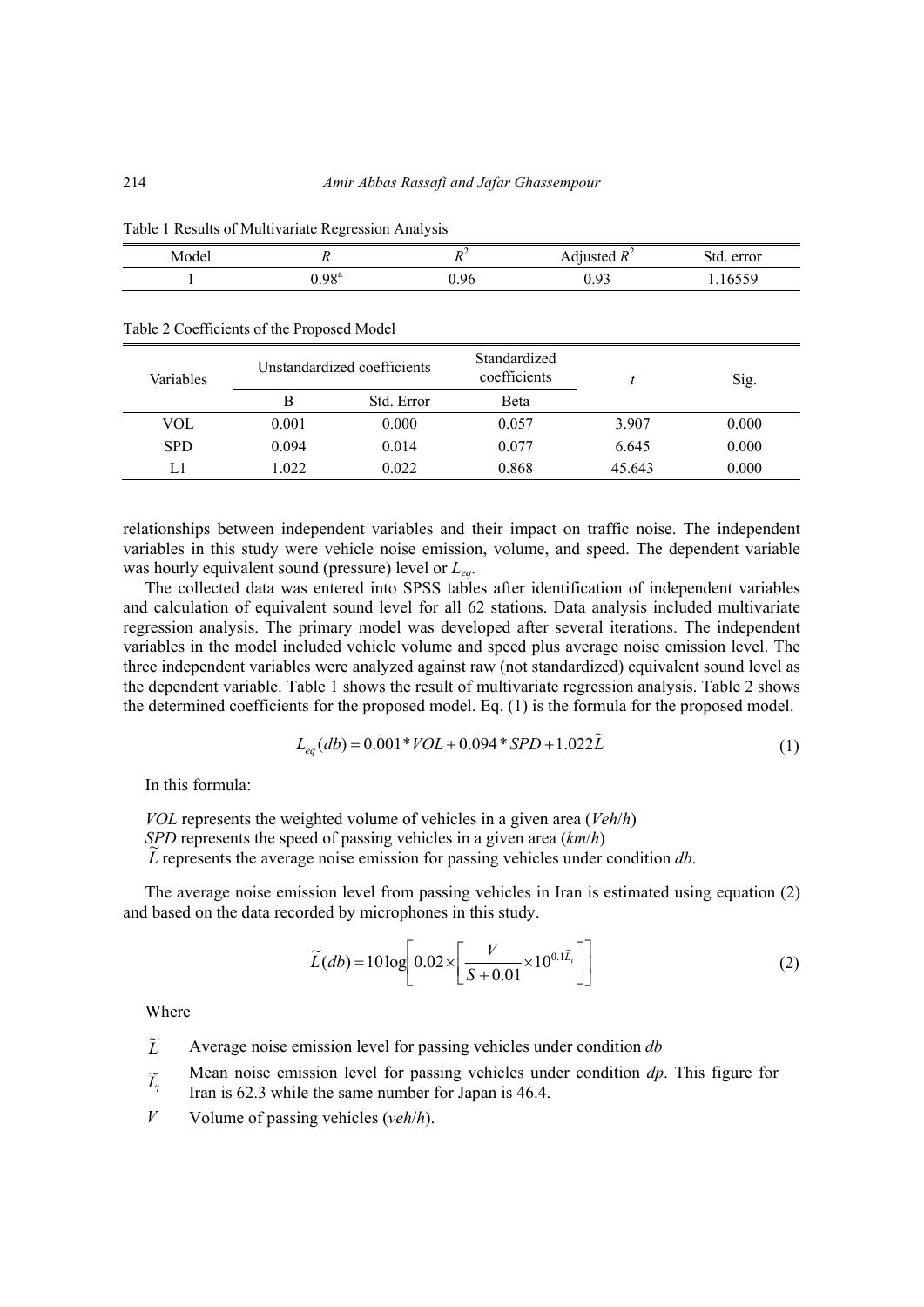

Fig. 4 Speed-volume is a function of *υ*

Traffic congestion reduces passing speed (Makarewicz and Galuszka) and, therefore, produces lower noise. This is an important factor which was considered in the proposed model. The impact of congestion may be high, average, or low depending on certain factors including free speed, traffic capacity speed, and other similar factors.

In reference to Fig. 4 and considering the heavy traffic together with speed-volume chart of *Saeedi Highway*, two speed-volume and traffic flow charts were overexposed. Traffic flow chart is an exponential equation with power of *υ*. The value of *υ* was obtained to be equal 3.

Free speed and full capacity speed in this highway was measured at 80 and 35 km/h, respectively. This study assumes is  $\Delta L_{cong}$  < 0 (ibid). In traffic congestions, we will have  $|L_{cong}|$ >1*db*. Thus, we cannot ignore the impact of traffic congestion. The following equation is the formula for heavy traffic.

$$
\Delta L_{cong} = 10 \times \log \left[ 1 - \frac{6}{v+3} \left( 1 - \frac{V_{ca}}{\langle V_{fr} \rangle} \right) + \frac{3}{2(v+1)} \left( 1 - \frac{V_{ca}}{\langle V_{fr} \rangle} \right)^2 \right]
$$
(3)



Fig. 5 Estimatedvehicle noise emission by proposed model without a fixed coefficient drawn versus noise levels recorded by 62 stations at a standard distance from the curb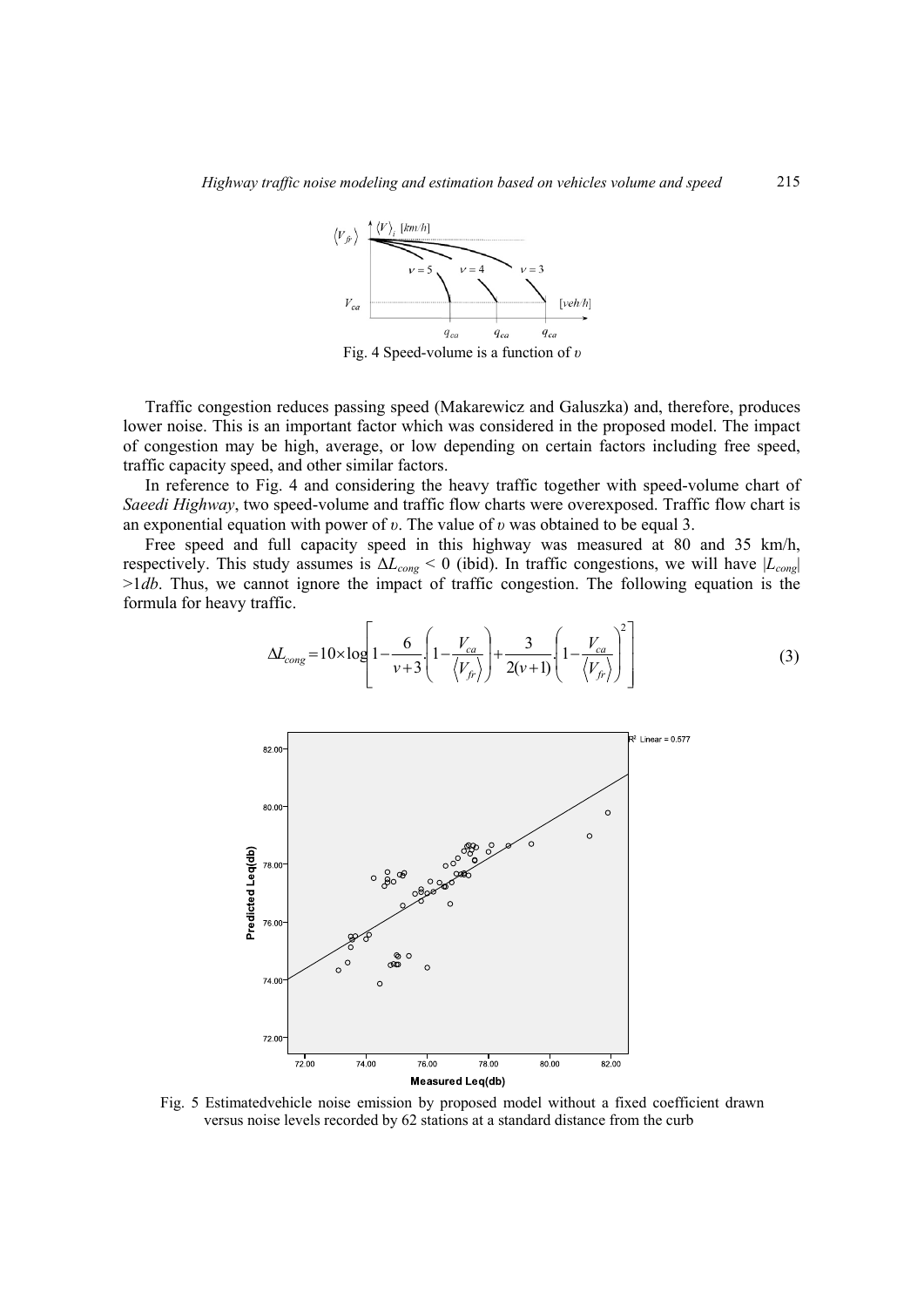Table 3 Results of multivariate regression analysis for predictive model

| Equation    | Model specifications |        |     |     | <b>Estimated parameters</b> |            |        |       |
|-------------|----------------------|--------|-----|-----|-----------------------------|------------|--------|-------|
|             | $R^2$                |        | df1 | df2 | Sig.                        | Constant   | bl     | b2    |
| Linear      | 0.577                | 81.735 |     | 60  | 0.000                       | 6.516      | 0.904  |       |
| Logarithmic | 0.571                | 79.909 |     | 60  | 0.000                       | $-222.975$ | 68.855 |       |
| Quadratic   | 0.582                | 83.603 |     | 60  | 0.000                       | 40.940     | 0.000  | 0.006 |



Fig. 6 Measured traffic noise obtained from 62 stations (blue) versus estimated noise emission (green)

After solving Eq. (1) and including the effects of congestion into model, the final equation becomes

$$
L_{eq}(db) = 0.001*VOL + 0.094*SPD + 1.022\widetilde{L} + \Delta L_{cong}
$$
\n(4)

Where  $\Delta L_{\text{cong}}$  represents the impact of traffic congestion.

The correlation coefficient is 0.98 and coefficient of determination is 0.96 (Table 1). These two are important determinants in the regression analysis of this study. Considering the fact that a model without fixed coefficient is not trustworthy, measured noise emission has to be compared with estimated noise emission in order to determine how they are related.

Fig. 5 illustrates the noise emission level predicted by proposed model based on measured values at the standard distance from curb and with a coefficient of determination equal to 0.577. The figure shows the obtained results from model are valid and reliable.

Fig. 5 shows the possibility of a non-linear relationship. Thus, non-linear relation was also examined for further assurance. Regression analysis is a tool for studying non-linear relationship between independent variables and dependent variables. A chart similar to Fig. 5 may be used to confirm a non-linear relation.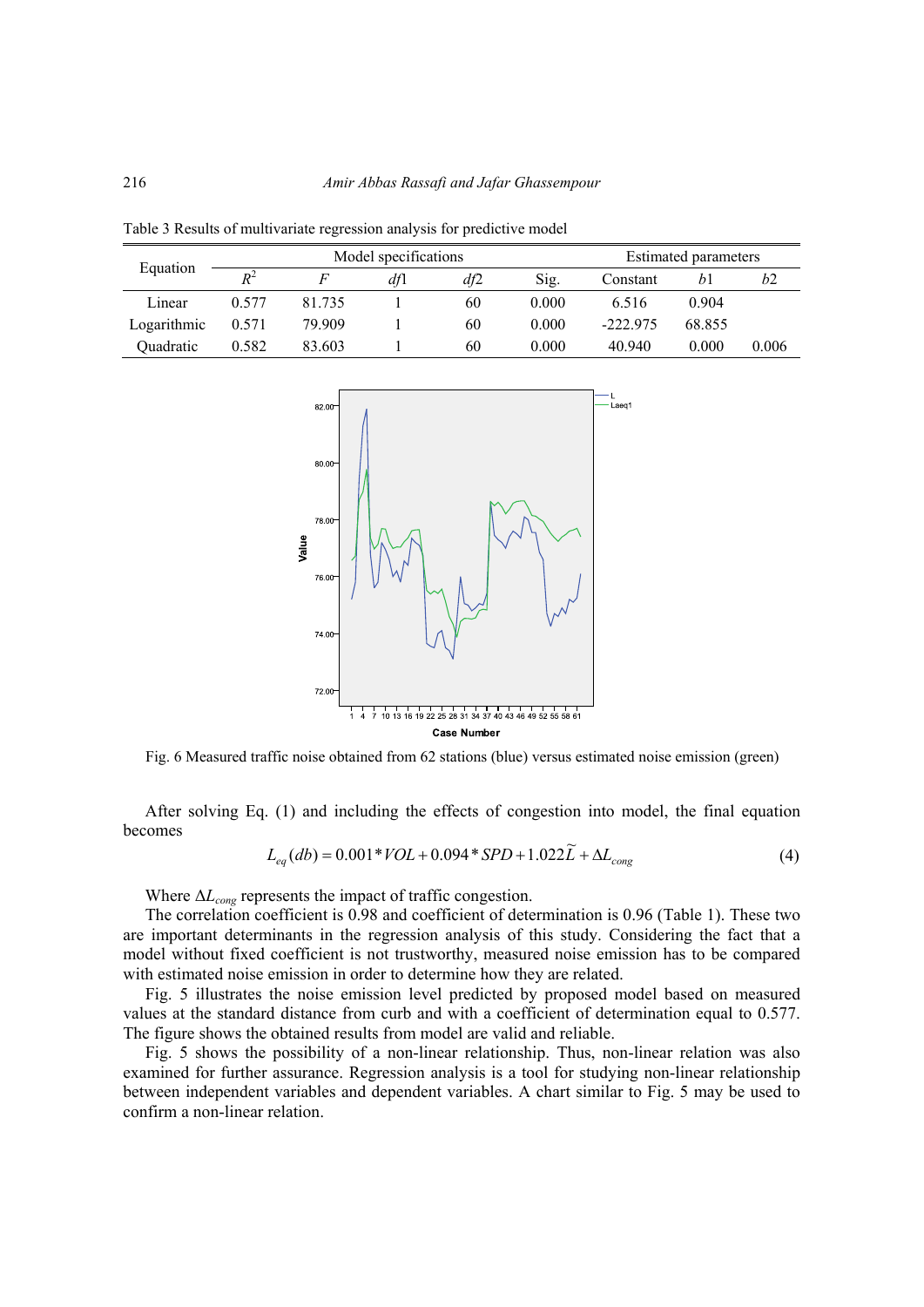Table 3 shows the results obtained from the proposed model. This table is key to interpretation of the results from regression analysis. It shows the fitness of the three models used in this study, amely, linear, logarithmic, and quadratic. The significance levels for all three models are below 0.05. In such case, the best fit option is the one with the highest *F* value. Table 3 shows that quadratic equation has the highest *F* value. Therefore, quadratic regression model is best for prediction of the dependent variable based on the estimated values of noise level. However, a high constant coefficient makes the results obtained from this model highly unreliable. Consequently, the linear model is chosen as the next best fit.

Fig. 6 shows noise emission measured at the recommended distance at 62 stations and estimated noise emission level.

## **4. Conclusions**

Modeling was concluded for this study after two iteration of multivariate regression analysis. The best option was linear formulation without a fixed coefficient. The impact of traffic congestion from high volume of traffic on Saeedi Highway was incorporated into the proposed model as a negative number. The proposed model is useful for expressways with free speed of 40 km/h. It is not suitable for side roads or local streets. The proposed model can be a useful tool for estimation of vehicular noise emission. It provides a very low cost approach for identification and control of critical points on a highway. A proper noise emission modeling and estimation can assist in planning for noise reduction trough sound barriers installation, landscaping, planting, or similar schemes along highways.

### **References**

- Affum, J.K., Brown, A.L., Pamanikabud, P. and Tansatcha, M. (2005), "Motorway noise modeling based on perpendicular propagation analysis of traffic noise", *Appl*. *Acoust*., **66**(10), 1135-1150.
- Calixto, A., Diniz, F.B. and Zannin, P.H.T. (2003), "The statistical modeling of road traffic noise in an urban setting", *Cities*, **20**(1), 23-29.
- Can, A., Leclercq, L. and Lelong, L. (2008), "Dynamic estimation of urban traffic noise: Influence of traffic and noise source representations", *Appl*. *Acoust*., **69**(10), 858-867.
- De Coensel, B., Botteldooren, D., Vanhove, F. and Logghe, S. (2007), "Micro-simulation based corrections on the road traffic noise emission near intersections", *Acta Acust united with Acustica*, **93**(2), 241-252.
- Golmohammadi, R, Abbaspour, M., Nassiri, P. and Mahjub, H. (2009), "A compact model for predicting road traffic noise", *Iran*. *J*. *Environ*. *Health Sci*. *Eng*., **6**(3), 181-186.
- Guarnaccia, C. (2012), "New Perspective in Road Traffic Noise Prediction", Latest Advances in Acoustics and Music, *Proceedings of the 13th WSEAS International Conference on Acoustics & Music*: *Theory & Applications* (*AMTA*'*12*), pp. 255-260.
- Lam, W.H.K. and Tam, M.L. (1998), "Reliability analysis of traffic noise estimates in Hong Kong", *Transport*. *Res*. *Part D*: *Transport and Environment*, **3**(4), 239-248.
- Makarewicz, R. and Galuszka, M. (2010), "Road traffic noise Prediction based on speed-flow diagram", *Appl*. *Acoust*., **72**(4), 190-195.
- Parmanikabud, P. and Vivitajinda, P. (2002), "Noise prediction for highways in Thailand", *Transport*. *Res*. *Part D*: *Transport and Environment*, **7**(6), 441-449.
- Ramirez, A. and Domínguez, F. (2012), "Modeling urban traffic noise with stochastic and deterministic traffic models", *Appl*. *Acoust*., **74**(4), 614-621.